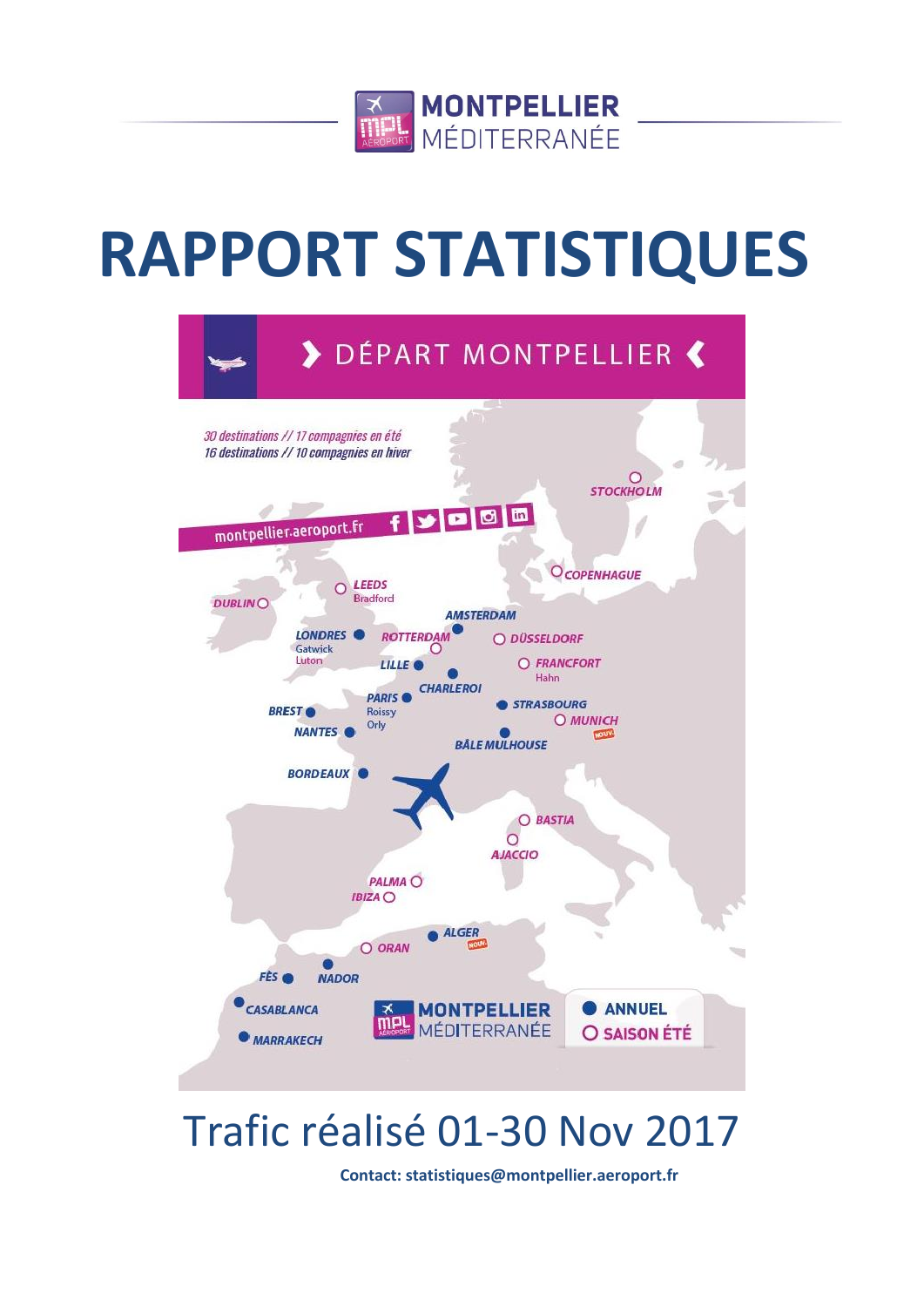## **TRAFIC COMMERCIAL**

|                              | Mois de : <b>NOVEMBRE</b> |         |            | Cumul jusqu'au mois de : NOVEMBRE |           |           |  |
|------------------------------|---------------------------|---------|------------|-----------------------------------|-----------|-----------|--|
|                              | 2017                      | 2016    | Variation  | 2017                              | 2016      | Variation |  |
| <b>Passagers:</b>            | 133719                    | 117 596 | 13,71%     | 1 701 743                         | 1 533 710 | 10,96%    |  |
| <b>LOCAUX :</b>              | 133 627                   | 117 275 | 13,94%     | 1 699 647                         | 1 531 820 | 10,96%    |  |
| <b>NATIONAUX</b>             | 100 388                   | 85 995  | 16,74%     | 1079346                           | 953 942   | 13,15%    |  |
| <b>Réguliers</b>             | 100 147                   | 85 588  | 17,01%     | 1 074 076                         | 947 131   | 13,40%    |  |
| Non Réguliers                | 241                       | 407     | $-40,79%$  | 5 2 7 0                           | 6811      | $-22,63%$ |  |
| <b>EUROPEENS</b>             | 17243                     | 18 495  | $-6,77%$   | 428 826                           | 418 917   | 2,37%     |  |
| <b>Réguliers</b>             | 17 130                    | 18 356  | $-6,68%$   | 424 543                           | 413 276   | 2,73%     |  |
| Non Réguliers                | 113                       | 139     | $-18,71%$  | 4 2 8 3                           | 5 6 4 1   | $-24,07%$ |  |
| <b>INTERNATIONAUX</b>        | 15 996                    | 12 785  | 25,12%     | 191 475                           | 158 961   | 20,45%    |  |
| <b>Réguliers</b>             | 15 996                    | 12 593  | 27,02%     | 191 055                           | 158 721   | 20,37%    |  |
| Non Réguliers                |                           | 192     | $-100,00%$ | 420                               | 240       | 75,00%    |  |
| <b>TRANSITS (ARRIVEES) :</b> | 92                        | 321     | $-71,34%$  | 2 0 9 6                           | 1890      | 10,90%    |  |

 $\Box$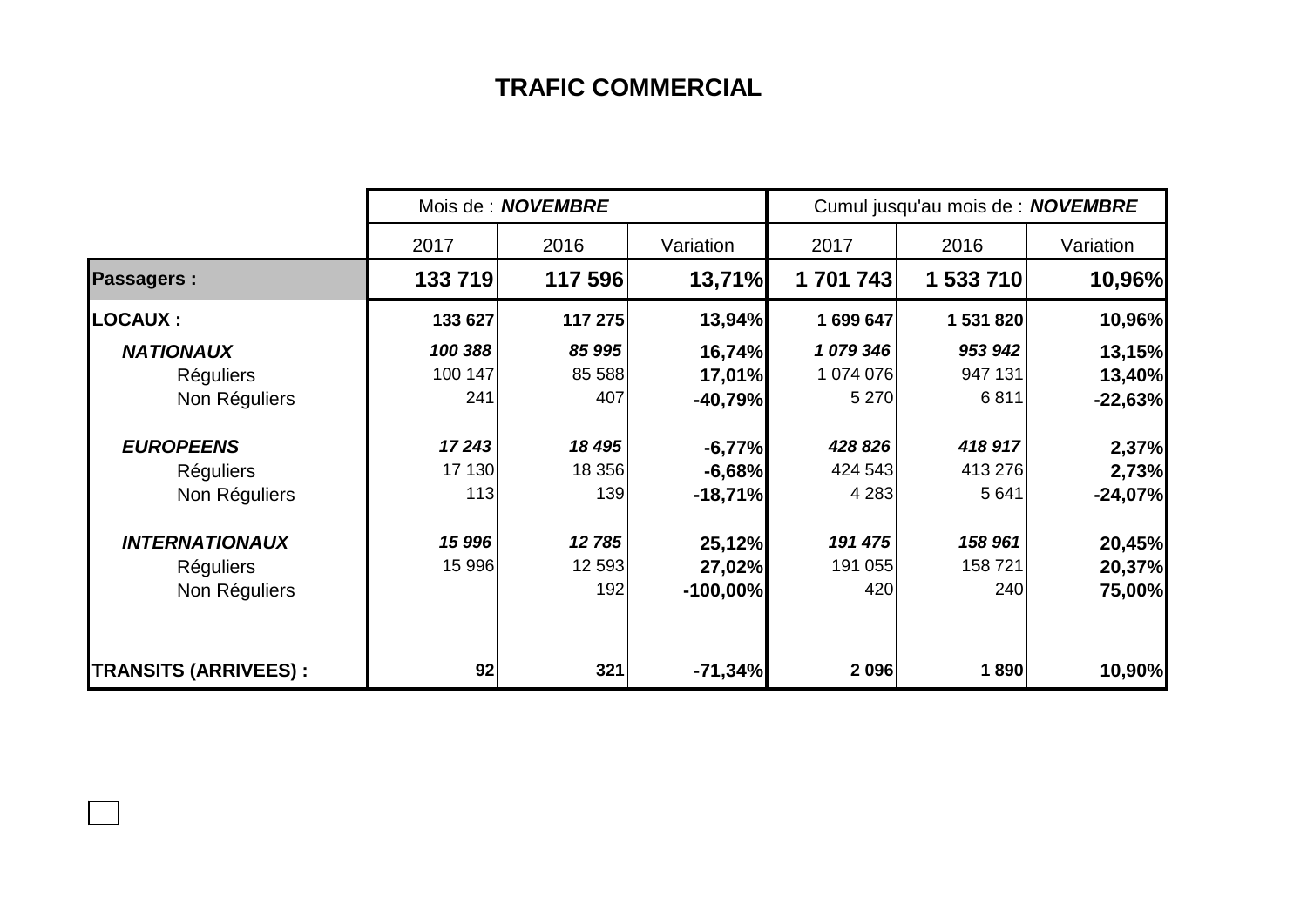### **COMPARATIF TRAFIC PAR DESTINATIONS ET NATIONALITES - 2017/16 à fin NOVEMBRE 2017**

|                                                                | novembre           |                  | Variation                                 | <b>TOTAL</b>       |                            | Variation                |
|----------------------------------------------------------------|--------------------|------------------|-------------------------------------------|--------------------|----------------------------|--------------------------|
| <b>VILLES</b>                                                  | 2016               | 2017             | 2017/16                                   | 2016               | 2017                       | 2017/16                  |
| <b>PARIS</b>                                                   |                    |                  |                                           |                    |                            |                          |
| <b>PARIS Ch Gaulle</b><br><b>PARIS ORLY OUEST (Air France)</b> | 31 323<br>43 294   | 32 906<br>48 577 | 5,05%<br>12,20%                           | 350 082<br>427 146 | 350726<br>506 207          | 0,18%<br>18,51%          |
| <b>PARIS LE BOURGET</b>                                        | 4                  | 6                | 50,00%                                    | 226                | 243                        | 7,52%                    |
| <b>PARIS ORLY (Autres)</b>                                     |                    |                  | $\overline{\phantom{a}}$                  |                    | 921                        | 100,00%                  |
| <b>TOTAL PARIS</b>                                             | 74 621             | 81 489           | 9,20%                                     | 777 454            | 858 097                    | 10,37%                   |
| NATIONAUX HORS PARIS                                           |                    |                  |                                           |                    |                            |                          |
| <b>AJACCIO</b>                                                 |                    | 216              | 100,00%                                   | 9451               | 11 911                     | 26,03%                   |
| <b>BASTIA</b>                                                  | 156                |                  | $-100,00%$                                | 314                | 6679                       | 2027,07%                 |
| <b>BIARRITZ</b><br><b>BORDEAUX</b>                             | 607                | 724              | 19,28%                                    | 83<br>6318         | 6 3 9 6                    | $-89,16%$<br>1.23%       |
| <b>BREST</b>                                                   | 210                | 1828             | 770,48%                                   | 9 096              | 15778                      | 73,46%                   |
| <b>CAEN</b>                                                    |                    |                  | н.                                        | 128                | 107                        | $-16,41%$                |
| <b>CHALON VATRY</b><br>LILLE                                   | 28                 | 1951             | $-100,00%$<br>100,00%                     | 165<br>865         | 64<br>14773                | $-61,21%$<br>1607,86%    |
| <b>LORIENT</b>                                                 |                    |                  | $\sim$                                    | 126                | 65                         | $-48.41%$                |
| <b>LYON</b>                                                    |                    |                  | $\sim$                                    | 5863               |                            | $-100,00\%$              |
| <b>METZ NANCY</b><br><b>NANTES</b>                             | 6<br>9888          | 13 149           | $-100,00%$<br>32,98%                      | 93<br>133 147      | 125<br>150 333             | 34,41%<br>12,91%         |
| <b>NICE</b>                                                    | 10                 |                  | $-90,00%$                                 | 191                | 183                        | $-4,19%$                 |
| PAU                                                            |                    |                  | $\sim$                                    |                    |                            | $\sim$                   |
| <b>RENNES</b>                                                  |                    |                  |                                           | 210                | 150                        | $-28,57%$<br>51.47%      |
| <b>ST BRIEUC</b><br><b>STRASBOURG</b>                          | 269                | 70<br>868        | 100,00%<br>222,68%                        | 136<br>8880        | 206<br>13 101              | 47,53%                   |
|                                                                |                    |                  |                                           |                    |                            |                          |
|                                                                |                    |                  |                                           |                    |                            |                          |
| <b>Autres Charters Nat.</b>                                    | 200                | 92               | -54,00%                                   | 1422               | 1 3 6 9                    | $-3,73%$                 |
| <b>TOTAL NATIONAUX HORS PARIS</b>                              | 11 374             | 18899            | 66,16%                                    | 176 488            | 221 249                    | 25,36%                   |
|                                                                |                    |                  |                                           |                    |                            |                          |
| <b>TOTAL NATIONAUX</b>                                         | 85 995             | 100 388          | 16,74%                                    | 953 942            | 1 079 346                  | 13,15%                   |
| <b>EUROPEENS</b>                                               |                    |                  |                                           |                    |                            |                          |
| <b>AMSTERDAM</b><br><b>BALE-MULHOUSE</b>                       | 4 1 5 3<br>2 5 0 6 | 4 1 8 9<br>2843  | 0,87%<br>13,45%                           | 61 438<br>34 703   | 64 033<br>34 674           | 4,22%<br>$-0.08%$        |
| <b>BIRMINGHAM</b>                                              |                    |                  |                                           |                    |                            |                          |
| <b>BRUXELLES</b>                                               | 6                  |                  | $-100,00%$                                | 22                 | $\overline{18}$            | $-18,18%$                |
| <b>BUDAPEST</b>                                                |                    |                  | $\sim$ $\sim$<br>$\overline{\phantom{a}}$ |                    | 58                         | 100,00%<br>$\sim$        |
| <b>CARDIFF</b><br><b>CHARLEROI</b>                             | 4656               | 4 1 2 5          | $-11,40%$                                 | 62 393             | 61 602                     | $-1,27%$                 |
| <b>COLOGNE</b>                                                 |                    |                  |                                           |                    |                            |                          |
| <b>COPENHAGUE</b>                                              |                    |                  | $\overline{\phantom{a}}$<br>$\sim$        | 18 907             | 19790                      | 4,67%                    |
| <b>CRACOVIE</b><br><b>DUBLIN</b>                               |                    |                  | $\overline{\phantom{a}}$                  | 10 327             | 13 965                     | 35,23%                   |
| <b>DUBROVNIK</b>                                               |                    |                  | $\mathbf{L}$                              | 631                | 35                         | -94,45%                  |
| <b>DUSSELDORF</b>                                              |                    |                  |                                           | 2440               | 4 1 3 5                    | 69,47%                   |
| <b>EDIMBOURG</b><br><b>FRANCFORT</b>                           |                    |                  | $\overline{\phantom{a}}$<br>$\sim$        |                    | 194                        | $\sim$<br>9600,00%       |
| <b>FRANCFORT HAHN</b>                                          | 300                |                  | $-100,00%$                                | 29 184             | 29 143                     | $-0.14%$                 |
| <b>FUNCHAL</b>                                                 |                    |                  |                                           | 596                |                            | $-100,00%$               |
| <b>GENEVE</b><br><b>IBIZA</b>                                  | 12                 | 8                | $-33,33%$<br>$\overline{\phantom{a}}$     | 99<br>6            | 117<br>575                 | 18,18%<br>9483,33%       |
| <b>LEEDS</b>                                                   |                    |                  | Ξ.                                        | 11 860             | 7940                       | -33,05%                  |
| <b>LISBONNE</b>                                                |                    |                  | $\overline{\phantom{a}}$                  | 460                | 69                         | $-85,00%$                |
| <b>LONDRES GATWICK</b>                                         | 6741               | 5975             | $-11,36%$                                 | 126 453            | 133 619                    | 5.67%                    |
| <b>LONDRES HEATHROW</b><br><b>LONDRES LUTON</b>                |                    |                  | $\overline{\phantom{a}}$                  | 17 602             | 8 5 9 5<br>15825           | 100,00%<br>$-10,10%$     |
| <b>MADRID</b>                                                  |                    |                  | $\overline{\phantom{a}}$                  | 14                 | 19                         | 35,71%                   |
| MALAGA                                                         |                    |                  | --<br>$\sim$                              | 8                  | $\overline{4}$             | $-50,00%$                |
| <b>MALTE</b><br><b>MANCHESTER</b>                              |                    |                  |                                           | 214                | $\overline{2}$<br>40       | 100.00%<br>-81,31%       |
| <b>MUNICH</b>                                                  | 1                  |                  | $-100,00%$                                | 1                  | 70                         | 6900,00%                 |
| OSLO                                                           |                    |                  |                                           |                    |                            |                          |
| PALMA<br><b>PORTO</b>                                          |                    |                  | $\sim$<br>$\mathbf{L}$                    | 435                | 5311<br>71                 | 531000,00%<br>$-83,68%$  |
| PULA                                                           |                    |                  | $\sim$                                    | 171                |                            | -100,00%                 |
| <b>ROME FIUMICINO</b>                                          |                    |                  | $\sim$                                    | 18 902             | 178                        | $-99,06%$                |
| <b>ROTTERDAM</b><br><b>STOCKHOLM ARL</b>                       |                    |                  | ۰.<br>н.                                  | 20 025             | <u> 21 871 </u><br>5 1 7 7 | 9.22%<br>100,00%         |
| <b>VARSOVIE</b>                                                |                    | 4                | 100,00%                                   |                    | 4                          | 100.00%                  |
| <b>VENISE</b>                                                  |                    |                  |                                           | 160                | 28                         | -82,50%                  |
| <b>ZURICH</b>                                                  |                    |                  | $\overline{\phantom{a}}$                  | 204                | 24                         | $-88.24%$                |
|                                                                |                    |                  |                                           |                    |                            |                          |
| <b>Autres Charters Euro.</b>                                   | 120                | 99               | $-17,50%$                                 | 1 651              | 1633                       | $-1,09%$                 |
| <b>TOTAL EUROPEENS</b>                                         | 18 4 95            | 17 243           | -6,77%                                    | 418 916            | 428 826                    | 2,37%                    |
| <b>INTERNATIONAUX</b>                                          |                    |                  |                                           |                    |                            |                          |
| AGADIR                                                         |                    |                  | $\sim$                                    | 4                  |                            | $-100,00%$               |
| <b>ALGER</b>                                                   | 917                | 2 2 6 0          | 146,46%                                   | 8587               | 16 412                     | 91,13%                   |
| CASABLANCA                                                     | 4528               | 4866             | 7,46%                                     | 56 504             | 58 796                     | 4,06%                    |
| <b>DAKAR</b><br><b>DJERBA</b>                                  |                    |                  | $\sim$                                    |                    |                            | $\overline{\phantom{a}}$ |
| FES                                                            | 2 4 6 5            | 4 2 3 1          | 71,64%                                    | 37 358             | 48 062                     | 28,65%                   |
| <b>ISTANBUL</b>                                                |                    |                  |                                           |                    |                            |                          |
| JEDDAH<br><b>MARRAKECH</b>                                     | 1859               | 2 642            | 42,12%                                    | 22 594             | 33 118                     | 46,58%                   |
| <b>MONASTIR</b>                                                |                    |                  |                                           |                    |                            |                          |
| <b>NADOR</b>                                                   | 2 2 1 8            | 1 9 9 7          | $-9,96%$                                  | 22892              | 28 893                     | 26,21%                   |
| <b>ORAN</b><br><b>OUJDA</b>                                    |                    |                  |                                           | 3069               | 2996                       | $-2,38%$                 |
| <b>TANGER</b>                                                  | 606                |                  | $-100,00%$                                | 7733               | 3 003                      | $-61,17%$                |
| TUNIS                                                          |                    |                  | $\sim$                                    |                    | 9                          | 800,00%                  |
|                                                                |                    |                  |                                           |                    |                            |                          |
|                                                                |                    |                  | $-100,00\%$                               |                    |                            | $-15,07%$                |
| <b>Autres Charters Inter.</b>                                  | 192                |                  |                                           | 219                | 186                        |                          |
| <b>TOTAL INTERNATIONAUX</b>                                    | 12785              | 15996            | 25,12%                                    | 158 961            | 191 475                    | 20,45%                   |
| <b>TOTAL</b>                                                   | 117 275            | 133 627          | 13,94%                                    | 1 531 819          | 1 699 647                  | 10,96%                   |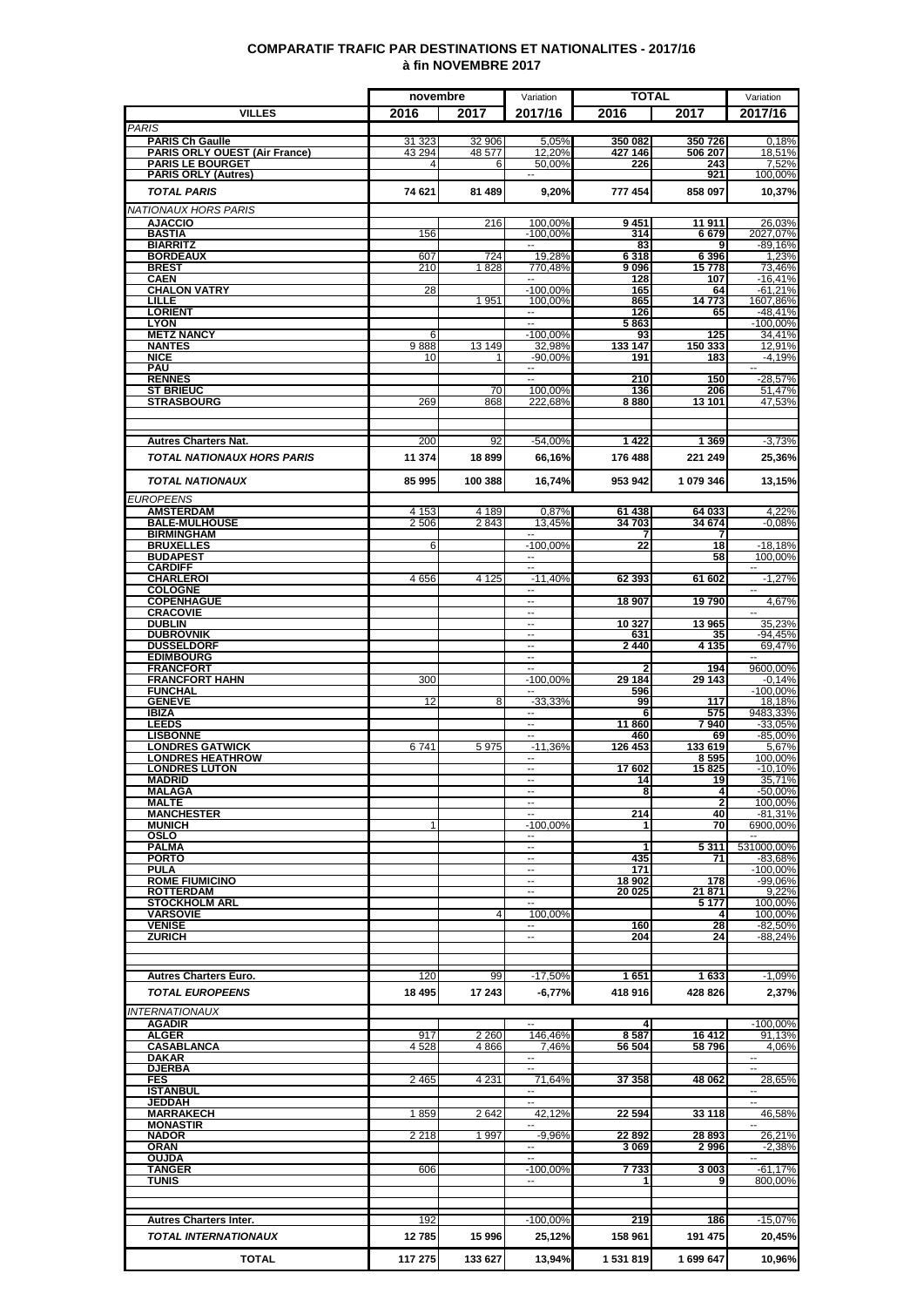#### **à fin NOVEMBRE 2017 Comparatif Trafic Par Compagnies - 2017/16 Vols Réguliers et Non Réguliers**

|                                                                 | novembre |         | Variation                  |                    | <b>TOTAL</b>      | Variation            |
|-----------------------------------------------------------------|----------|---------|----------------------------|--------------------|-------------------|----------------------|
|                                                                 | 2016     | 2017    | 2017/16                    | 2016               | 2017              | 2017/16              |
|                                                                 |          |         |                            |                    |                   |                      |
| <i>REGULIERS</i>                                                |          |         |                            |                    |                   |                      |
| <b>AER LINGUS</b>                                               |          |         |                            | 9953               | 13 357            | 34,20%               |
| <b>AIR ALGERIE</b>                                              | 917      | 969     | 5,67%                      | 11 656             | 17875             | 53,35%               |
| <b>AIR ARABIA MAROC</b>                                         | 9951     | 11 969  | 20,28%                     | 124 097            | 148700            | 19,83%               |
| <b>AIR FRANCE</b>                                               | 74 617   | 82774   | 10,93%                     | 775 717<br>18886   | 857775            | 10,58%               |
| ALITALIA<br><b>ATLANTIC AIRLINES</b><br>(PAX EQUIPAGE)          | 1        |         | $-100,00%$                 | 1                  | 1                 | $-100,00%$           |
| <b>BRITISH AIRWAYS</b>                                          |          |         |                            |                    | 8595              | 100,00%              |
| <b>CHALAIR</b>                                                  | 607      | 722     | 18,95%                     | 5 4 2 5            | 6 2 2 1           | 14,67%               |
| <b>EASYJET</b>                                                  | 6741     | 5975    | $-11,36%$                  | 143 576            | 149 301           | 3,99%                |
| <b>EASYJET SWITZERLAND</b>                                      | 2 5 0 6  | 2841    | 13,37%                     | 34 697             | 34 539            | $-0.46%$             |
| <b>EUROWINGS</b>                                                |          |         |                            | 2 4 2 6            | 4 1 3 3           | 70,36%               |
| <b>GERMANIA FLUGGESELLCHAFT</b>                                 |          |         |                            |                    | 4834              | 100,00%              |
| HOP!                                                            | 5 6 6 1  | 6477    | 14,41%                     | 79 887             | 67 545            | $-15,45%$            |
| <b>KLM ROYAL DUTCH AIRLINES</b>                                 | 4 1 5 3  | 4 189   | 0,87%                      | 61 370             | 64 029            | 4,33%                |
| LUFTHANSA                                                       |          |         |                            |                    |                   |                      |
| NORWEGIAN AIR INTERNATIONAL LTD                                 |          |         | -                          |                    | 17 131            | 100,00%              |
| <b>NORWEGIAN AIR SHUTTLE</b>                                    |          |         |                            | 16863              | 5 1 7 7           | $-69,30%$            |
| <b>ROYAL AIR MAROC</b>                                          | 1 7 2 5  | 1767    | 2,43%                      | 22 968             | 22 947            | $-0,09%$             |
| <b>RYANAIR</b>                                                  | 4 9 5 6  | 4 1 2 5 | $-16,77%$                  | 103 436<br>2 0 4 4 | 98 539            | $-4,73%$             |
| <b>SCANDINAVIAN AIRLINES SYSTEM</b><br><b>TRANSAVIA</b>         |          |         |                            | 20 025             | 2 4 7 9<br>21 871 | 21,28%<br>9,22%      |
| VOLOTEA                                                         | 4702     | 11 4 65 | 143,83%                    | 86 099             | 144 625           | 67,98%               |
| <b>WEST AIR SWEDEN</b><br>(PAX EQUIPAGE)                        |          |         |                            | 2                  |                   | -100,00%             |
|                                                                 |          |         |                            |                    |                   |                      |
|                                                                 |          |         |                            |                    |                   |                      |
| NON REGULIERS                                                   |          |         |                            |                    |                   |                      |
| <b>AER LINGUS</b>                                               |          |         |                            |                    |                   |                      |
| <b>AIGLE AZUR</b><br><b>AIR ALGERIE</b>                         | 84       |         | $-100,00%$                 | 159                | 555               | 249,06%              |
| AIR ARABIA MAROC                                                |          |         | $\overline{\phantom{a}}$   |                    |                   | ٠.                   |
| <b>AIR CORSICA</b>                                              |          |         | $\overline{\phantom{a}}$   |                    | 314               | 100,00%              |
| <b>AIR EUROPA</b>                                               |          |         |                            | 542                | 475               | $-12,36%$            |
| <b>AIR FRANCE</b><br>AIR MEDITERRANEE                           |          |         | $\ddot{\phantom{0}}$<br>-- | 1 2 8 2            | 637               | $-50,31%$<br>۰.      |
| <b>AIR NOSTRUM</b>                                              |          |         |                            |                    |                   | --                   |
| <b>AIR VALLEE</b>                                               |          |         |                            |                    |                   |                      |
| <b>AIRLINAIR</b><br><b>ALITALIA</b>                             |          |         |                            | 1 0 9 8            |                   | $-100,00%$           |
| <b>ATLANTIQUE AIR ASSISTANCE</b>                                |          |         |                            |                    | 24                | 100,00%              |
| <b>ATLANTIC AIRLINES</b>                                        |          |         |                            |                    |                   |                      |
| <b>AVIATION DEFENSE SERVICE</b>                                 |          |         |                            |                    |                   |                      |
| <b>BRIT AIR</b><br><b>BRITISH AIRWAYS</b>                       |          |         |                            |                    |                   |                      |
| <b>CHALAIR</b>                                                  |          |         |                            | 80                 | 1                 | $-98,75%$            |
| <b>DENIM AIR</b>                                                |          |         |                            |                    |                   |                      |
| <b>EASTERN AIRWAYS</b>                                          |          |         |                            |                    | 58                | 100,00%              |
| <b>EASYJET</b><br><b>EASYJET SWITZERLAND</b>                    |          |         |                            | 758                | 427<br>131        | $-43,67%$<br>100,00% |
| <b>EUROPE AIRPOST</b>                                           | 192      |         | -100,00%                   | 192                |                   | $-100,00%$           |
| <b>EUROWINGS</b>                                                |          |         |                            |                    |                   |                      |
| <b>GERMANIA FLUGGESELLCHAFT</b><br>HOP!                         |          | 26      |                            | 715                | 558               | 100,00%<br>$-42,24%$ |
| <b>KLM ROYAL DUTCH AIRLINES</b>                                 | 138      |         | $-81,16%$                  |                    | 413               |                      |
| <b>LUFTHANSA</b>                                                |          |         |                            |                    | 70                | 100,00%              |
| NETJETS TRANSPORTES AEREOS                                      | 11       |         | $-100,00%$                 | 161                | 166               | 3,11%                |
| NORWEGIAN AIR INTERNATIONAL LTD<br><b>NORWEGIAN AIR SHUTTLE</b> |          |         | $\ddot{\phantom{0}}$       |                    | 180               | 100,00%              |
| PAN EUROPEAN AIR SERVICE                                        | 10       | 8       | $-20,00%$                  | 23                 | 53                | 130,43%              |
| REGIONAL Cie Européenne                                         |          |         |                            |                    |                   |                      |
| <b>ROYAL AIR MAROC</b>                                          |          |         |                            | 749                | 2<br>964          | 100,00%<br>28.70%    |
| <b>RYANAIR</b><br><b>SATA INTERNACIONAL</b>                     |          |         |                            |                    |                   |                      |
| <b>SCANDINAVIAN AIRLINES SYSTEM</b>                             |          |         |                            |                    |                   |                      |
| <b>SKY BRIDGE AIR</b>                                           |          |         |                            |                    |                   |                      |
| <b>SUN AIR OF SCANDINAVIA</b><br>TRANSAVIA                      | 28       | 64      | 128,57%                    | 771                | 633               | $-17,90%$            |
| TRAVEL SERVICE AIRLINES                                         |          |         |                            | 1 217              |                   | -100,00%             |
| TUNISAIR                                                        |          |         |                            |                    |                   |                      |
| <b>TWIN JET</b><br><b>VIP WINGS</b>                             |          |         |                            | 71                 | 76                | 7,04%                |
| <b>VLM AIRLINES</b>                                             |          |         |                            |                    |                   |                      |
| <b>VOLOTEA</b>                                                  |          |         |                            | 268                | 139               | $-48,13%$            |
| <b>WEST AIR SWEDEN</b>                                          |          |         |                            |                    |                   |                      |
| <b>XL AIRWAYS</b>                                               |          |         |                            |                    |                   |                      |
|                                                                 |          |         |                            |                    |                   |                      |
|                                                                 |          |         |                            |                    |                   |                      |
|                                                                 |          |         |                            |                    |                   |                      |
| <b>Autres Compagnies</b>                                        | 275      | 256     | $-6,91%$                   | 4 60 6             | 4 0 9 7           | $-11,05%$            |
|                                                                 |          |         |                            |                    |                   |                      |
| <b>TOTAL REGULIERS</b>                                          | 116 537  | 133 273 | 14,36%                     | 1519128            | 1 689 674         | 11,23%               |
|                                                                 |          |         |                            |                    |                   |                      |
| <b>TOTAL NON REGULIERS</b>                                      | 738      | 354     | -52,03%                    | 12 692             | 9973              | -21,42%              |
|                                                                 |          |         | 13,94%                     |                    |                   |                      |
| <b>TOTAL GENERAL</b>                                            | 117 275  | 133 627 |                            | 1 531 820          | 1 699 647         | 10,96%               |

*COMPAGNIES AYANT DES VOLS REGULIERS ET NON REGULIERS*

| <b>TOTAL AER LINGUS</b>               |         |         | -         | 9953    | 13 3 5 7 | 34,20%     |
|---------------------------------------|---------|---------|-----------|---------|----------|------------|
| <b>TOTAL AIR ALGERIE</b>              | 917     | 969     | 5,67%     | 11 656  | 17875    | 53,35%     |
| TOTAL AIR ARABIA MAROC                | 9951    | 11969   | 20,28%    | 124 097 | 148700   | 19,83%     |
| <b>TOTAL AIR FRANCE</b>               | 74 617  | 82774   | 10.93%    | 776 999 | 858 412  | 10,48%     |
| <b>TOTAL ALITALIA</b>                 |         |         | --        | 19 984  |          | $-100,00%$ |
| <b>TOTAL BRITISH AIRWAYS</b>          |         |         | --        |         | 8595     | 100,00%    |
| <b>TOTAL CHALAIR</b>                  | 607     | 722     | 18,95%    | 5 5 0 5 | 6222     | 13,02%     |
| <b>TOTAL EASYJET</b>                  | 6741    | 5975    | $-11,36%$ | 144 334 | 149728   | 3,74%      |
| TOTAL EASYJET SWITZERLAND             | 2 506   | 2841    | 13,37%    | 34 697  | 34 670   | $-0.08%$   |
| <b>TOTAL EUROWINGS</b>                |         |         | ۰.        | 2 4 2 6 | 4 1 3 3  | 70,36%     |
| TOTAL GERMANIA FLUGGESELLCHAFT        |         |         | --        |         | 5 3 9 2  | 100,00%    |
| TOTAL HOP!                            | 5799    | 6503    | 12,14%    | 80 602  | 67 958   | $-15,69%$  |
| TOTAL KLM ROYAL DUTCH AIRLINES        | 4 1 5 3 | 4 1 8 9 | 0.87%     | 61 370  | 64 029   | 4,33%      |
| <b>TOTAL LUFTHANSA</b>                |         |         | --        |         | 70       | 100,00%    |
| TOTAL NORWEGIAN AIR INTERNATIONAL LTD |         |         | --        |         | 17 311   | 100,00%    |
| TOTAL NORWEGIAN AIR SHUTTLE           |         |         | ۰.        | 16863   | 5 1 7 7  | $-69,30%$  |
| TOTAL ROYAL AIR MAROC                 | 1725    | 1767    | 2,43%     | 22 968  | 22 949   | $-0.08%$   |
| <b>TOTAL RYANAIR</b>                  | 4 9 5 6 | 4 1 2 5 | $-16,77%$ | 104 185 | 99 503   | $-4,49%$   |
| TOTAL SCANDINAVIAN AIRLINES SYSTEM    |         |         | --        | 2044    | 2479     | 21,28%     |
| <b>TOTAL TRANSAVIA</b>                |         |         | --        | 20 0 25 | 21 871   | 9,22%      |
| <b>TOTAL VOLOTEA</b>                  | 4702    | 11 4 65 | 143.83%   | 86 367  | 144 764  | 67,61%     |
|                                       |         |         |           |         |          |            |